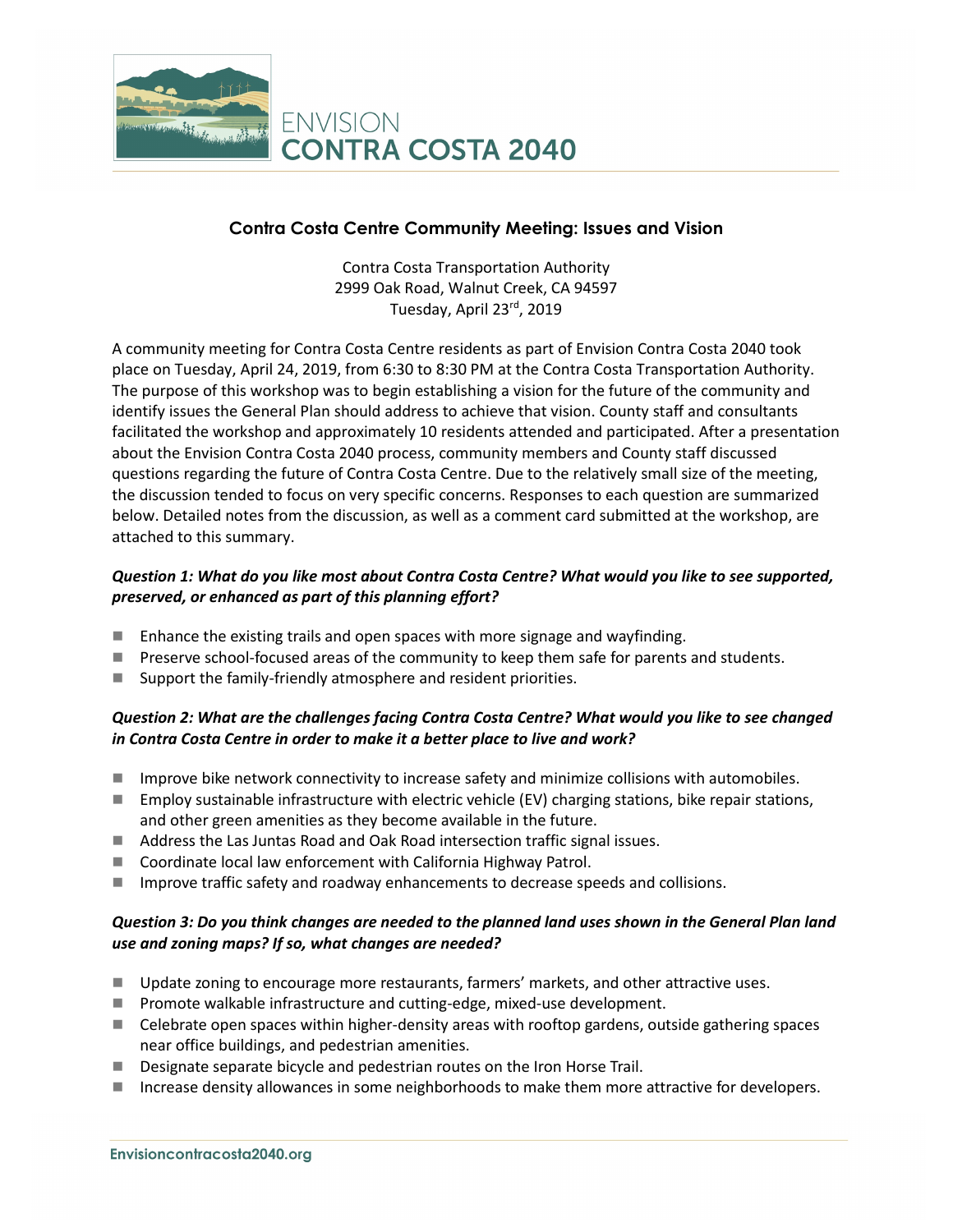

#### **COMMENT CARD**

 $_{\text{Date:}}$  4 23 1 9

Please fill out this form if you have any comments about the General Plan, Zoning Code, and/or Climate Action Plan Updates. (Name and contact information are optional).

| Comments (Use back if necessary):               |
|-------------------------------------------------|
| Great signage & setup to room                   |
| - informative + easy to understand presentation |
| - need more pantistornion/small meeting         |
| possibly more marketing need                    |
| -reachant to more residents/employe             |
| social media - facebook or the there            |
|                                                 |
|                                                 |
|                                                 |
|                                                 |
|                                                 |
|                                                 |
|                                                 |
|                                                 |
|                                                 |
|                                                 |
|                                                 |
|                                                 |
|                                                 |
|                                                 |
|                                                 |
|                                                 |

Envisioncontracosta2040.org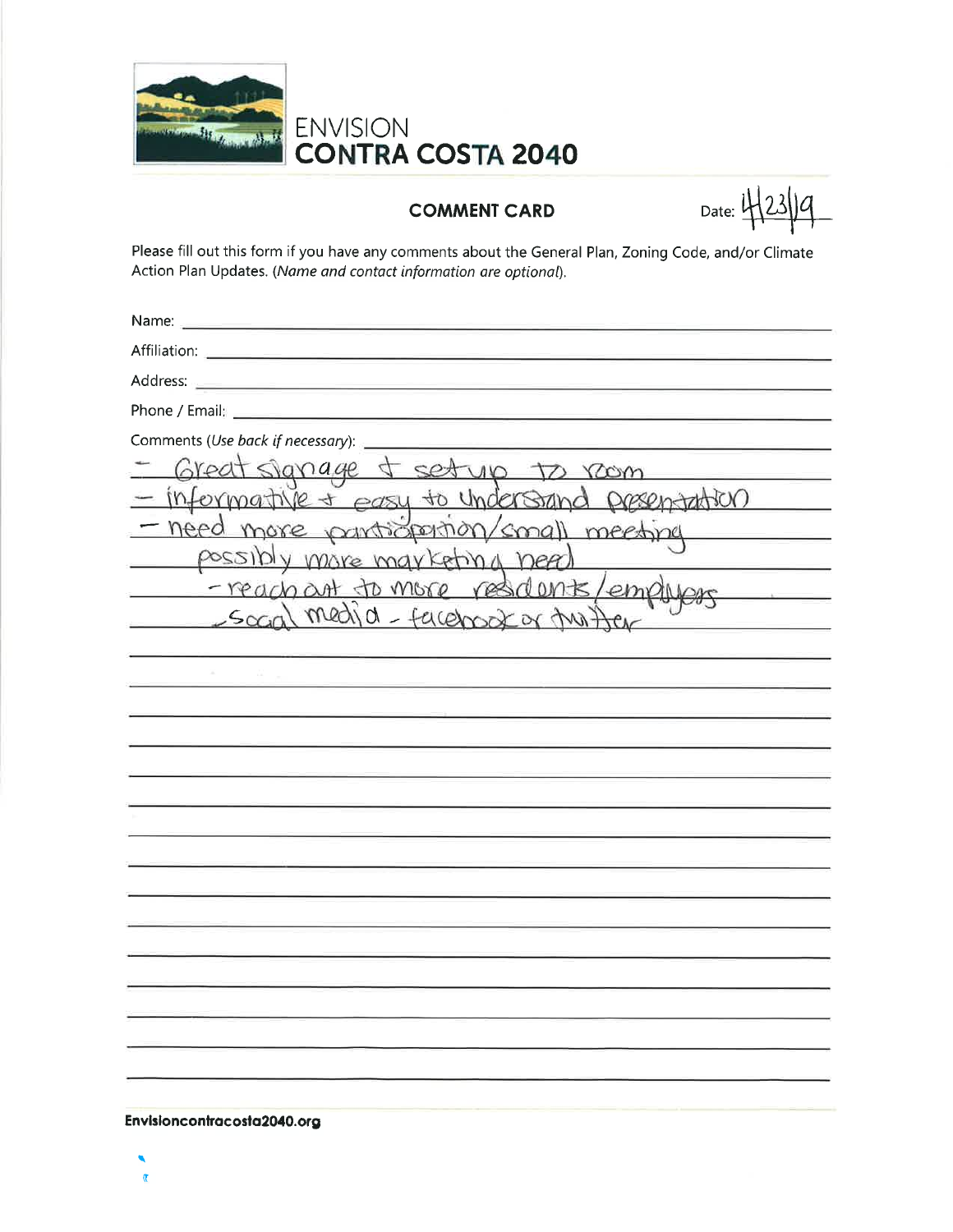

# The future of Contra Costa Centre is...

sustainable

equitable<br>bus-able

Pedestrian<br>Friendly 97

Better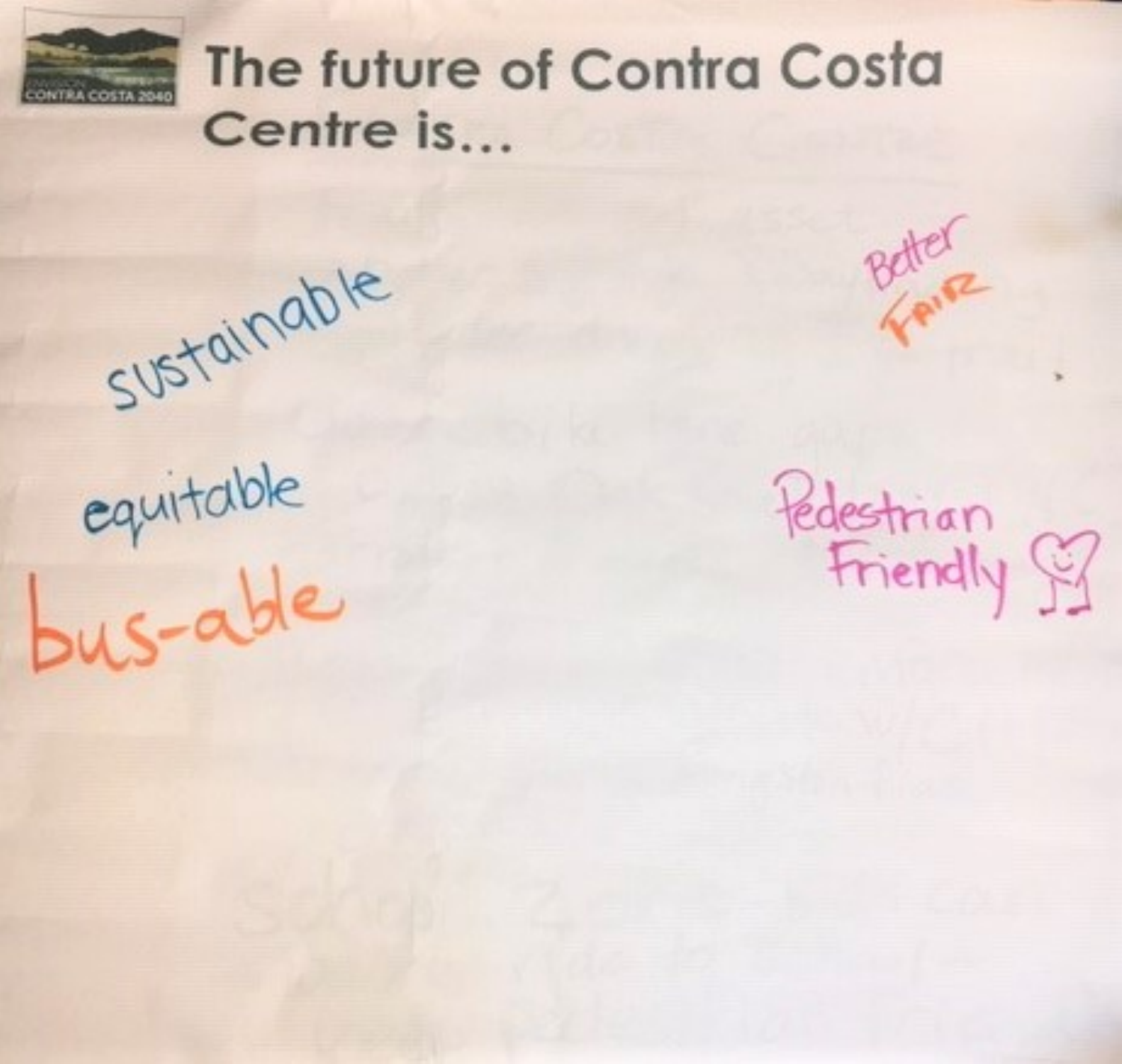CONTRA COSTA CENTRE trails are an asset -> Detter signage & way finding roonsider dividing I.H. trail Close bike lane gaps<br>Clong Oak Road [City of W.C.] narnow sidewalks Llinks transit, traffic safety annot enforcement<br>Con Dak - coordinate w/CHP<br>Crosswalk School Zone-Kidscan Walk or vide to school-<br>Keep pedestrian-friendly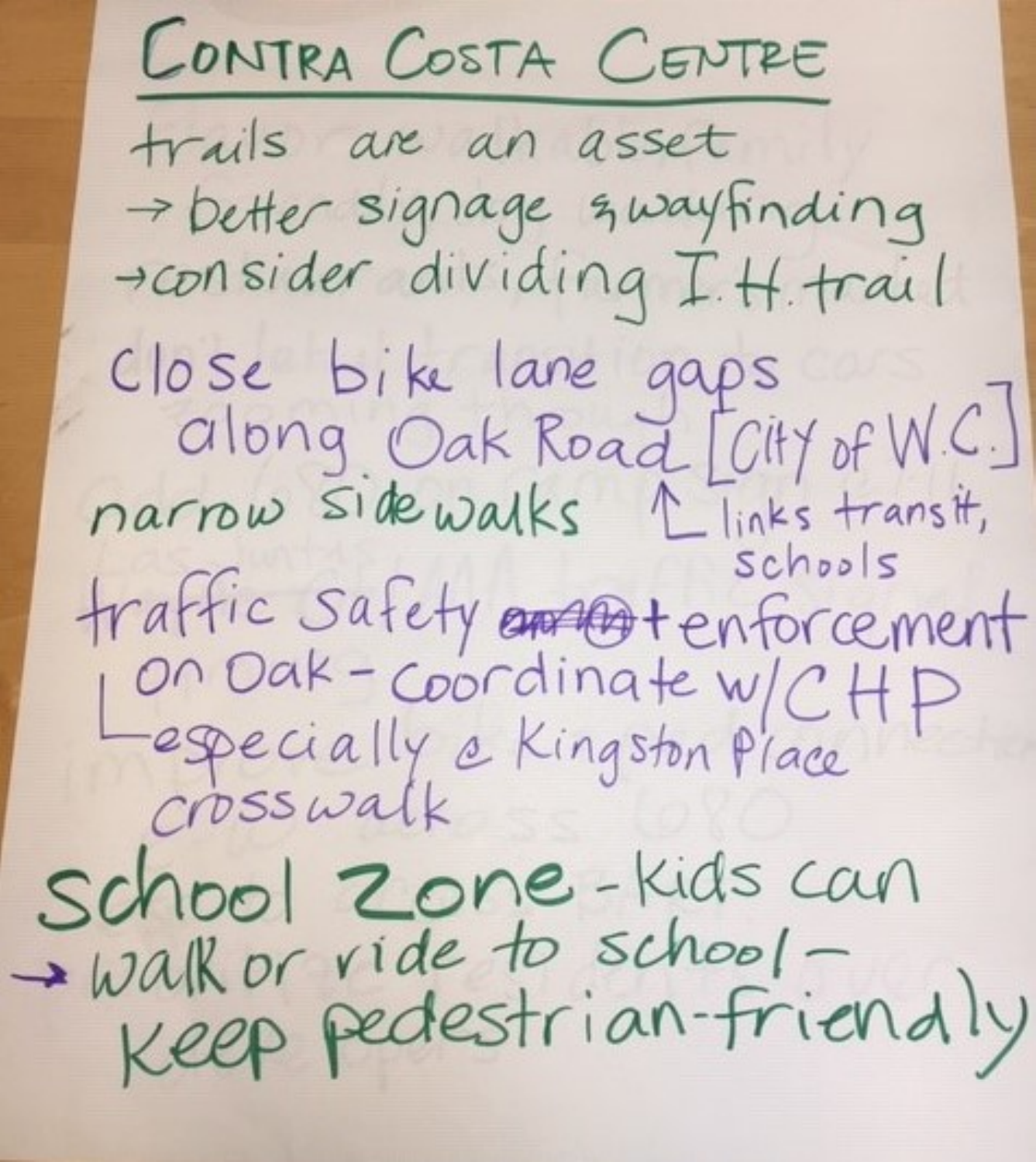flaubr: walkable, family Friendly, dog walking restaurants, farmer's market don't let it transition to cars add 680 on ramp sign e7.11 Hartne Of/AAA traffic signal timing improve bike & ped connections esp. to access BART. prioritize residents over developers